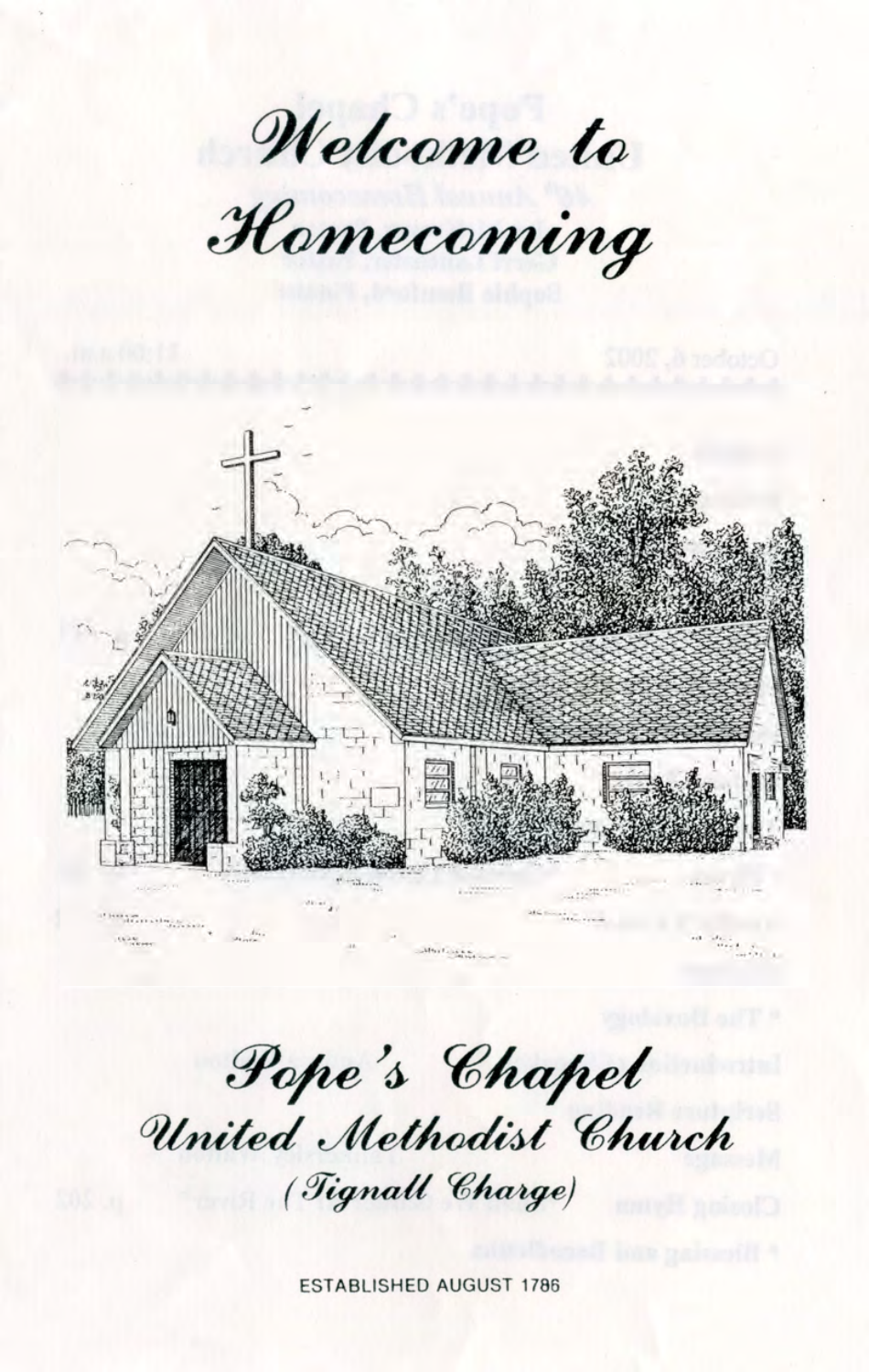## **Pope's Chapel United Methodist Church**

*46th Annual Homecoming* **Ira McKeever, Pastor Gerri Lancaster, Pastor Sophia Bamford, Pianist**

| October 6, 2002                                       |                             |                          | 11:00 a.m. |    |
|-------------------------------------------------------|-----------------------------|--------------------------|------------|----|
| <b>Prelude</b>                                        |                             |                          |            |    |
| Welcome                                               |                             |                          |            |    |
| <b>Announcements</b>                                  |                             |                          |            |    |
| <b>Invocation</b>                                     |                             |                          |            |    |
| * Opening Hymn                                        |                             | "Amazing Grace"          | p. 43      |    |
| <b>Memorials for the Deceased</b>                     |                             |                          |            |    |
| <b>Recognition of Guests</b>                          |                             |                          |            |    |
| <b>Pastoral Prayer</b>                                |                             |                          |            |    |
| The Lord's Prayer                                     |                             |                          |            |    |
| * Hymn                                                | "Onward Christian Soldiers" |                          | p.         | 85 |
| <b>Apostle's Creed</b>                                |                             |                          | p.         | 2  |
| <b>Offering</b>                                       |                             |                          |            |    |
| * The Doxology                                        |                             |                          |            |    |
| <b>Introduction of Speaker</b>                        |                             | <b>Andrea Walton</b>     |            |    |
| <b>Scripture Reading</b>                              |                             |                          |            |    |
| <b>Message</b>                                        |                             | <b>Tankersley Walton</b> |            |    |
| "Shall We Gather At The River"<br><b>Closing Hymn</b> |                             |                          | p. 202     |    |
| * Blessing and Benediction                            |                             |                          |            |    |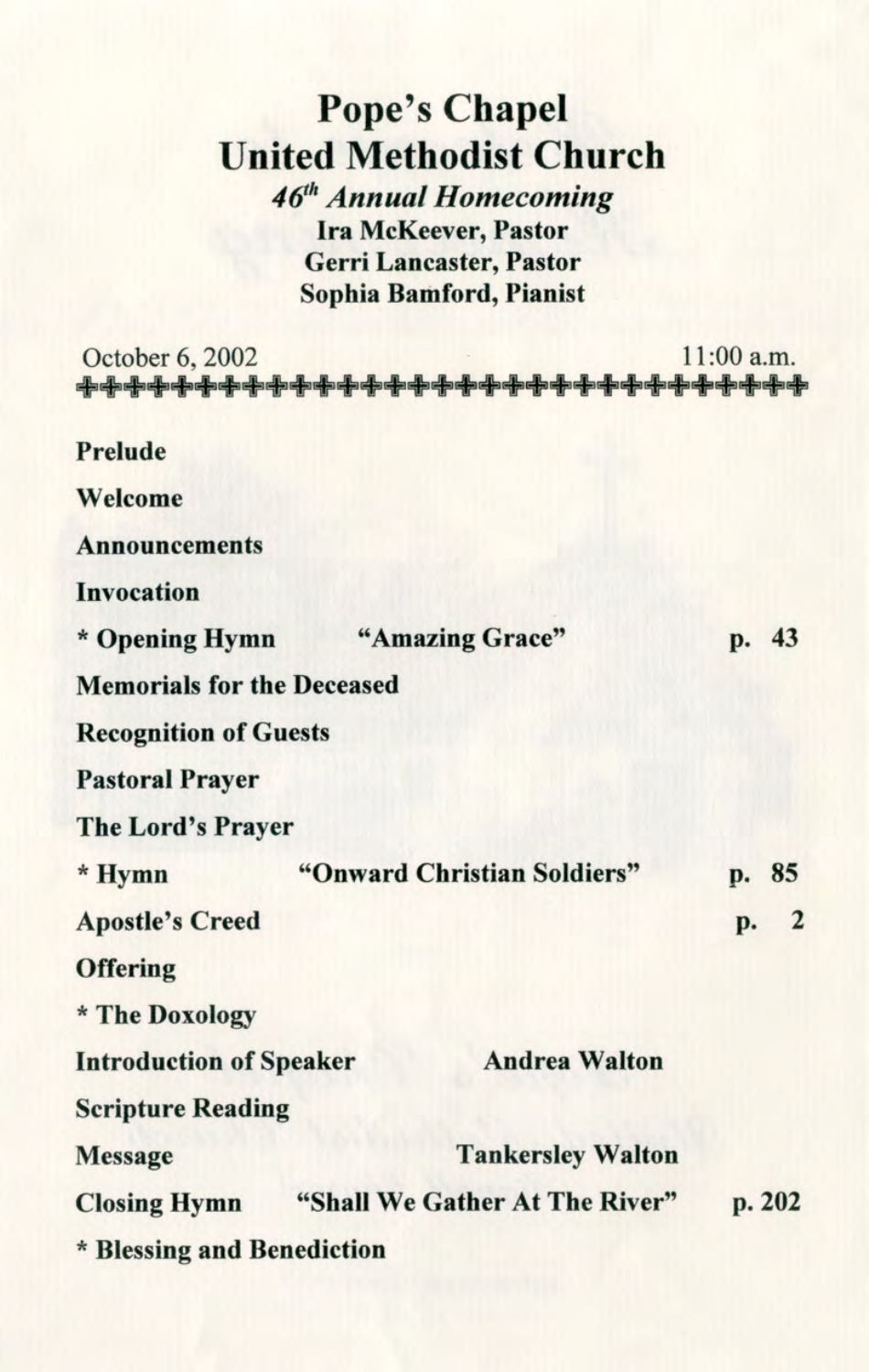*We welcome you to our Forty-Sixth Annual Homecoming at Pope's Chapel. We pray God's rich blessing upon you. Everyone is invited to Dinner immediately, following the service.*

**Altar Flowers are given to the Glory of God:**

**In Honor of and In Memory of all the Walton families of the Broad Community by the Family of Clyde N. Walton. In Memory of Mr. and Mrs. Horace Norman by their Children.**

**The Piano Arrangement is given in Memory of all the past Sunday School Teachers of Pope's Chapel Church.**

## **AFTERNOON SESSION**

| <b>Hymn</b>                 | "The Church In The Wildwood"                  | p. 121 |
|-----------------------------|-----------------------------------------------|--------|
| <b>Secretary's Report</b>   |                                               |        |
| <b>Treasurer's Report</b>   |                                               |        |
|                             | <b>Report on the Committee on Nominations</b> |        |
| <b>Election of Officers</b> |                                               |        |
| <b>Other Business</b>       |                                               |        |
| <b>Hymn</b>                 | "God Be With You"                             | p. 276 |
| <b>Closing Prayer</b>       |                                               |        |

|                         | <b>Officers and Committees for 2001</b>                                                     |
|-------------------------|---------------------------------------------------------------------------------------------|
| <b>President:</b>       | <b>Andrea Walton</b>                                                                        |
| <b>Vice President:</b>  | <b>John Keen</b>                                                                            |
| Secretary:              | <b>Nancy Norman Faulk</b>                                                                   |
| <b>Ushers:</b>          | <b>David Sale and David Chafin</b>                                                          |
| <b>Treasurer:</b>       | <b>Malcolm Chafin</b>                                                                       |
| <b>Nominations:</b>     | Tom Wiggins, Elizabeth Chafin,<br><b>John Keen</b>                                          |
| <b>Table Committee:</b> | Malcolm Chafin, George Smith,<br><b>Alfred Truitt, Jimmy Norman and</b><br><b>John Keen</b> |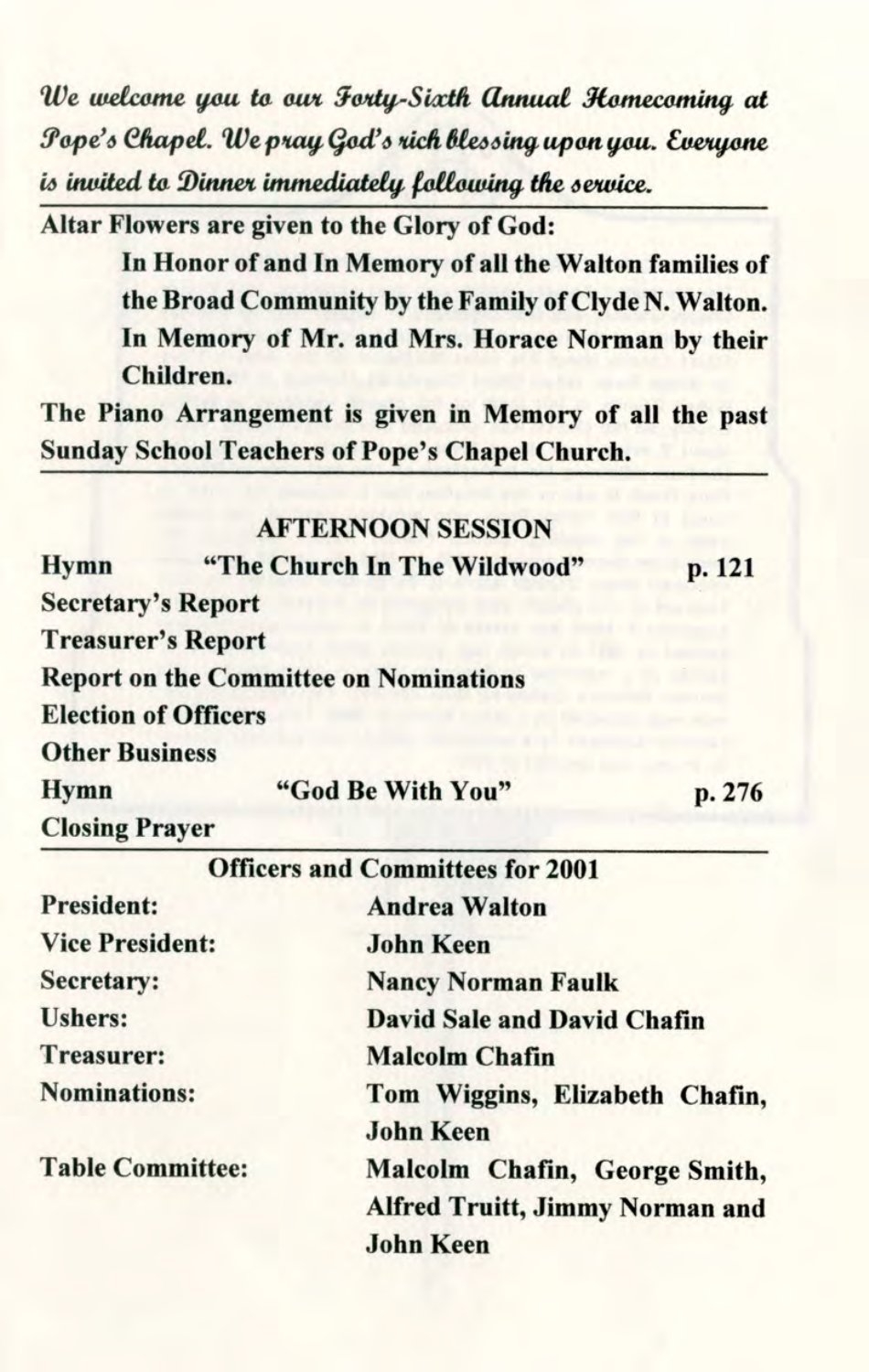## POPE'S CHAPEL UNITED METHODIST CHURCH

The Methodist Society, which was later organized into Pope's Chapel Church, was first organized in August 1786 by Thomas Humphries at the home of James Marks located in what is now Elbert County about 11/2 miles Northeast of Old Baker's Ferry on Broad River. When Elbert County was formed in 1790 from Wilkes County, it left most of the church members in Wilkes County, so the church was relocated into Wilkes County, south about 2 miles from Broad River, on property owned by John Landrum adjoining his homeplace on the east side of Baker's Ferry Road. It was in this location that it received its name, in honor of Rev. Henry Pope, who provided most of the timber used in the building. Bishop Francis Asbury delivered the Dedication Sermon there in 1805. In 1852 the church was again relocated about 2 miles south to its present location. In 1871 Trustees of the church were Benjamin W. Fortson, M. T. Cash, Augustus A. Neal, and James W. Boyd. A second structure was erected in 1897 in which two stained glass windows were installed as a memorial to Benjamin Winn Fortson and his wife Hannah Rebecca Ogilvie by their children. The Dedication Sermon was delivered by Lundye Harris in 1898. This building was severely damaged by a windstorm and a third building, presently in use, was erected in 1957.

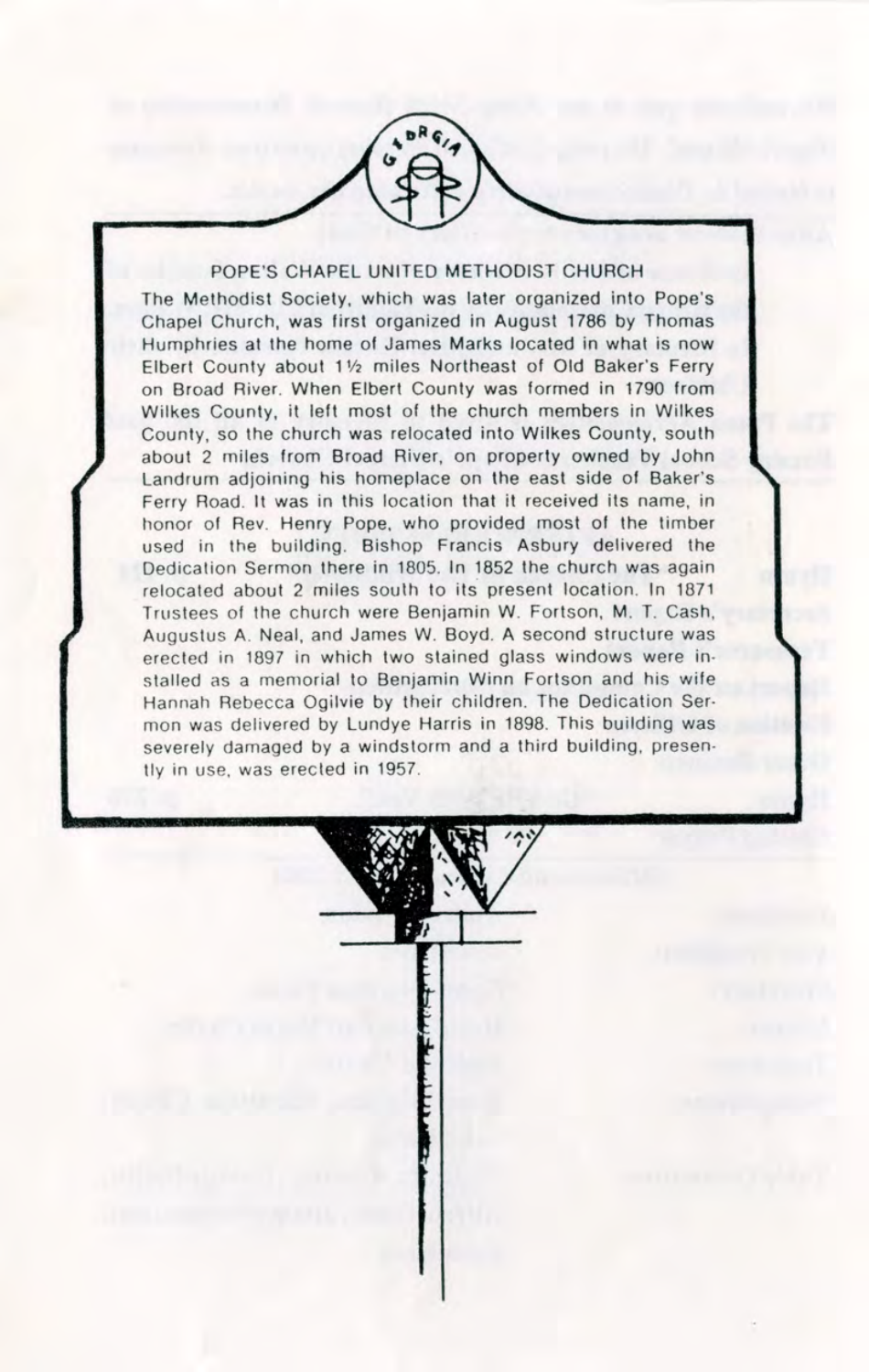$10 - 6 - 2002$ 



Pope's Chapel United Methodist Church

Dear Friends,

I know of a special place that is very dear to my heart. All seems at peace with the world when I am here and somehow the stress and strains of everyday living seem lighter and not quite as important as I thought. This special place is Popes Chapel United Methodist Church and there is a day designated each year to celebrate this church and its heritage. Once again we shall have an opportunity to show that although time and distance may grow they cannot lessen our own special memories that we cherish.

Please join me for the 46th annual Homecoming Day on Sunday, October 6th. Worship service will begin at 11:00 a.m. followed by "dinner on the grounds." The guest speaker will be Tankersley Walton of Taylors, S.C. who grew up in the Broad community and Popes Chapel Church. A short business session will be held promptly at 2:00 p.m..

I'm looking forward to this day - please come and by your presence affirm your own special place in the family of Popes Chapel United Methodist Church.

Sincerely, anci horman Lauette